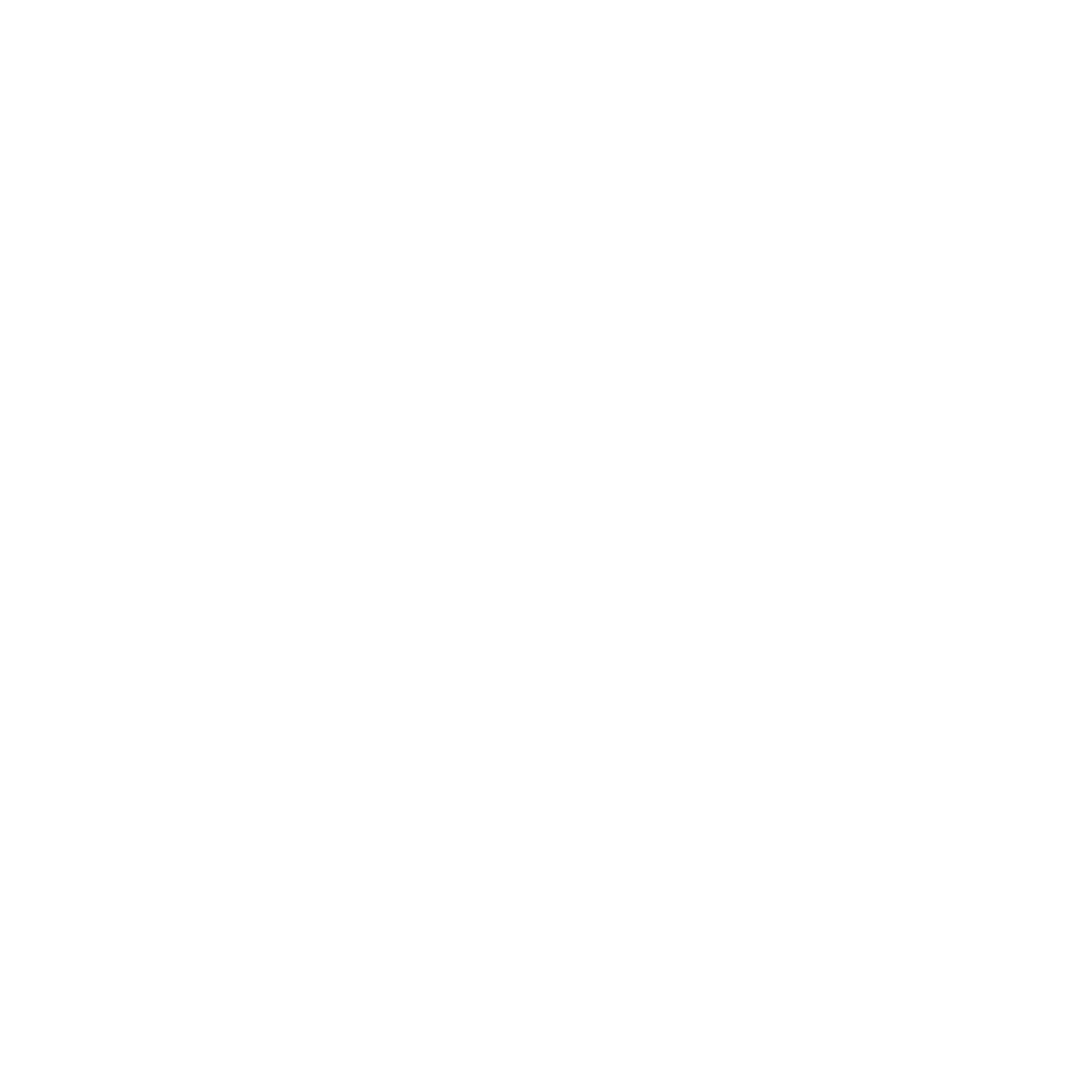# **AFTER PRISON: ROADBLOCKS TO REENTRY A REPORT ON STATE LEGAL BARRIERS FACING PEOPLE WITH CRIMINAL RECORDS**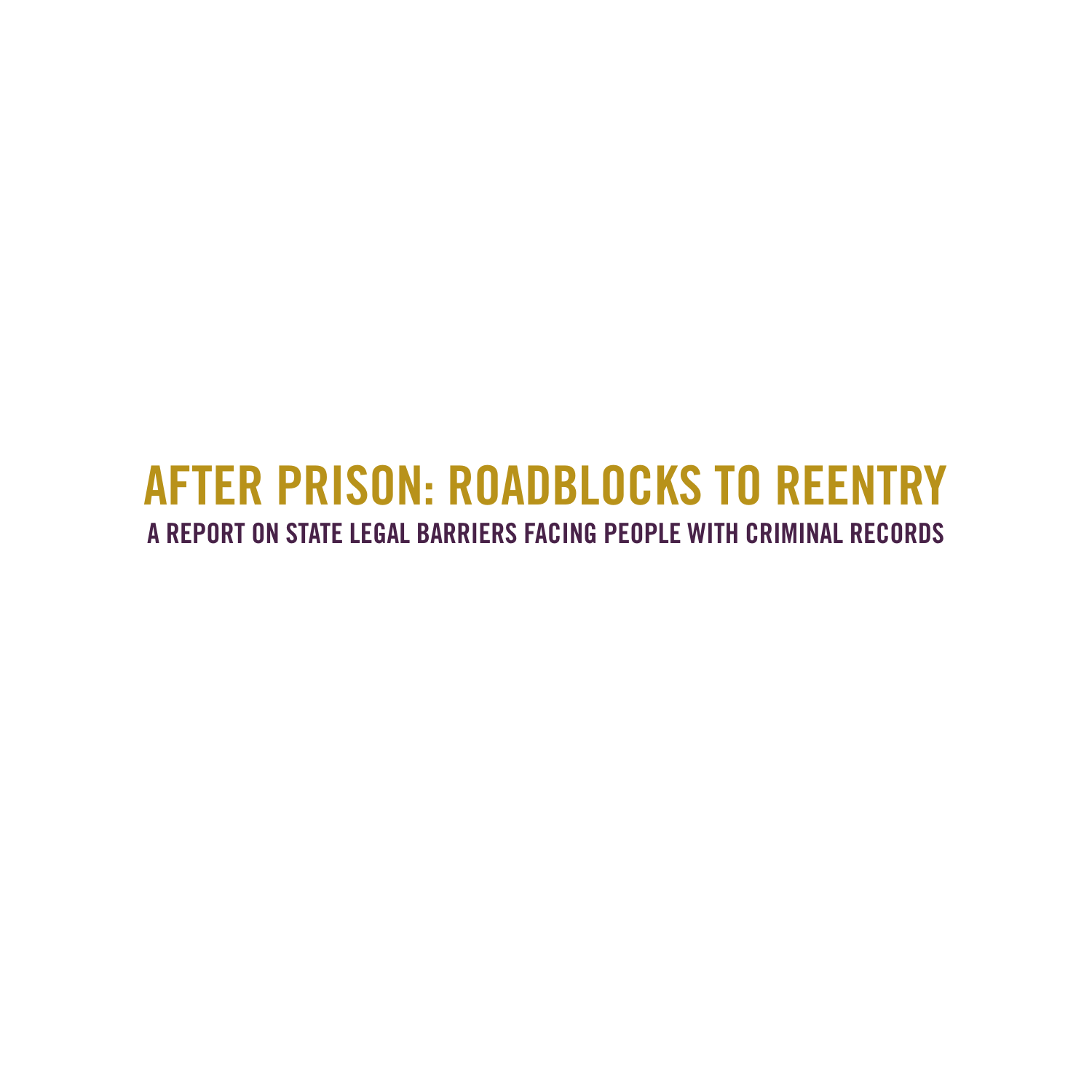A Report by the Legal Action Center www.lac.org/roadblocks.html

#### **Acknowledgments**

This project was researched and written by the staff of the Legal Action Center. Paul Samuels, Director/President, and Debbie Mukamal, Staff Attorney and Director of our National H.I.R.E. Network, wrote the report. We would like to acknowledge the invaluable assistance of Senior Attorney Anita Marton, as well as former Staff Attorney Terri Stevens who undertook the majority of the legal research underlying this project and Administrative Assistant Michelle Harrison, who compiled the database to analyze the state scores.

We would like to thank the Open Society Institute for its generous support and we would like to express our gratitude to Susan Tucker, Director of The After Prison Initiative, for her leadership and active participation, which were vital to the success of this project.

We are grateful to Cabengo LLC. (www.cabengo.com) for design and development.

We would also like to thank Eddie Ellis, Felice Ekelman, Elizabeth Gaynes, Martin Horn, William Maher, JoAnne Page, and Charles See for sharing their invaluable insights and assisting us in developing the criteria for evaluating state laws.

Copyright © 2004 by the Legal Action Center. All Rights Reserved.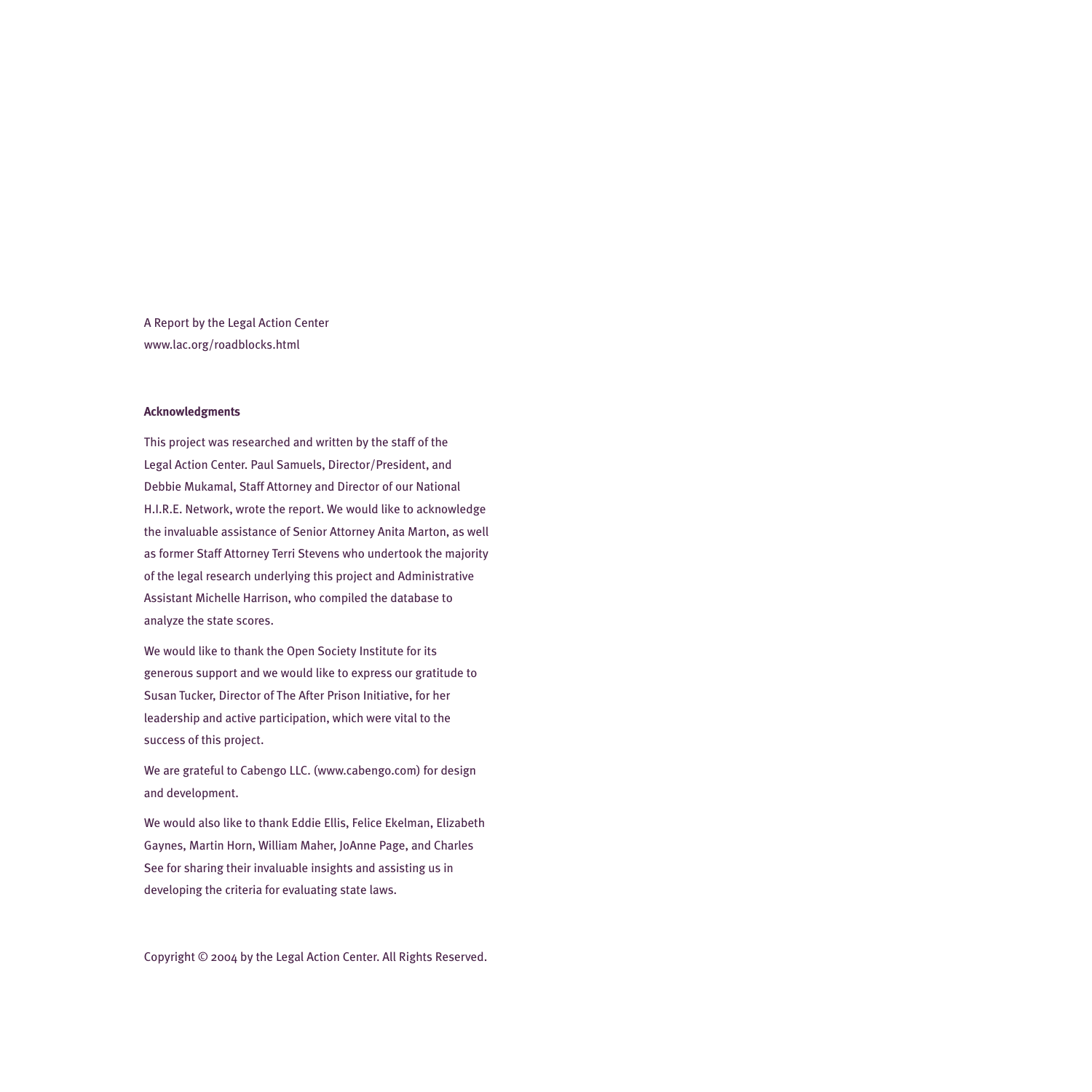**OVERVIEW 8**

**WHAT'S THE LAW: ROADBLOCKS TO REENTRY 9**

**EMPLOYMENT 10**

**PUBLIC ASSISTANCE AND FOOD STAMPS 12**

**VOTING 14**

**ACCESS TO CRIMINAL RECORDS 15**

**PUBLIC HOUSING 16**

**DRIVERS' LICENSES 17**

**ADOPTIVE AND FOSTER PARENTING 18**

**STUDENT LOANS 18**

**REPORT CARD 19**

**VISION FOR THE FUTURE 22**

**CONCLUSION 23**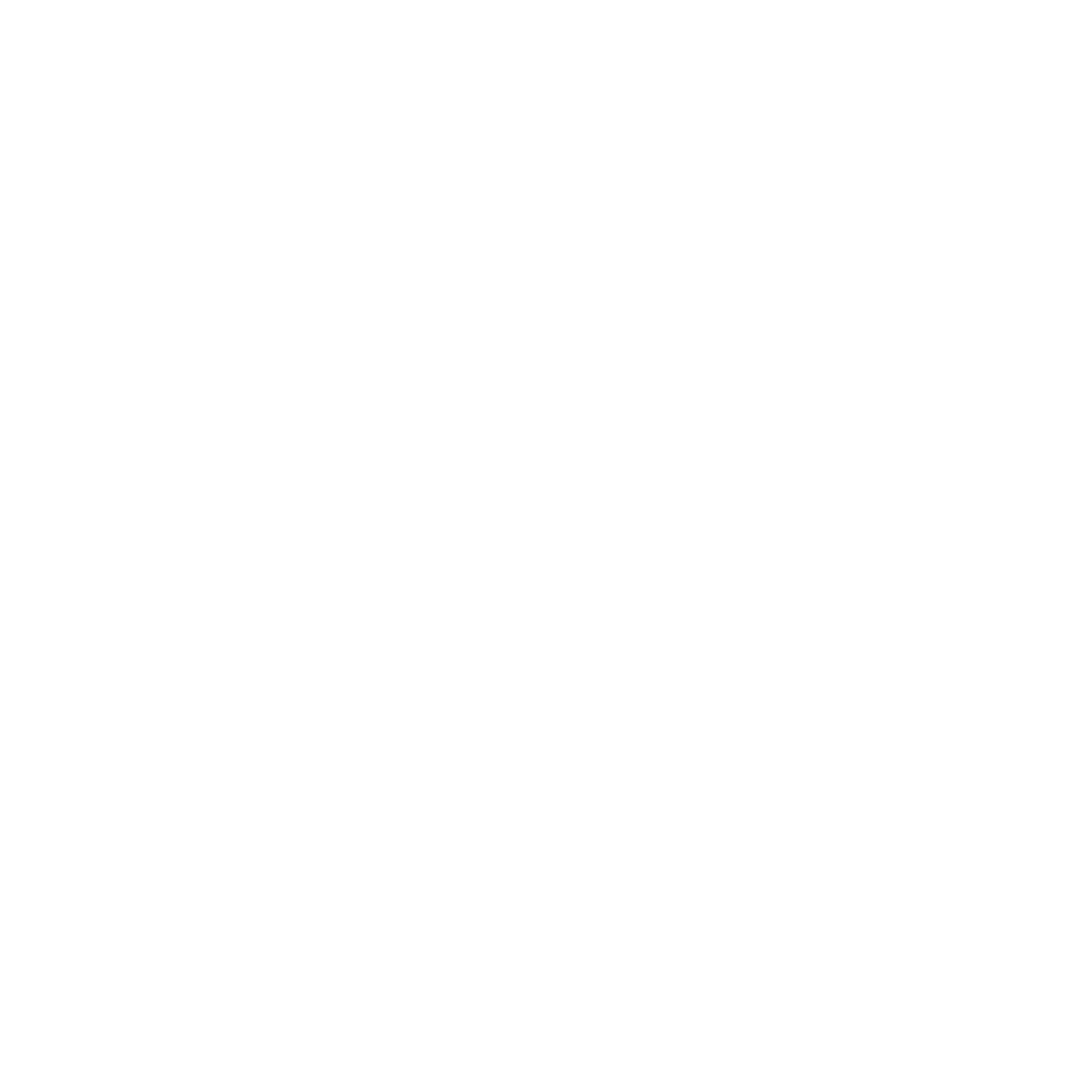# **AFTER PRISON: ROADBLOCKS TO REENTRY A REPORT ON STATE LEGAL BARRIERS FACING PEOPLE WITH CRIMINAL RECORDS**

This report summarizes the findings of an exhaustive two-year study by the Legal Action Center (LAC) of the legal obstacles that people with criminal records face when they attempt to reenter society and become productive, law-abiding citizens. Our research found that people with criminal records seeking reentry face a daunting array of counterproductive, debilitating and unreasonable roadblocks in almost every important aspect of life.

The study is in three parts. **What's the Law** is a comprehensive catalogue of each state's legal barriers to employment, housing, benefits, voting, access to criminal records, parenting, and driving. The **Report Card** grades each state on whether its laws and policies help or hurt those seeking reentry. **Vision for the Future** outlines how federal and state policymakers can help reintegrate people with criminal records into society in ways that better promote public safety. A complete compilation of our findings including statutory citations and an explanation of methodology are available on our web site, www.lac.org/roadblocks.html. For those who do not have Internet access, please contact the Legal Action Center with specific requests for information.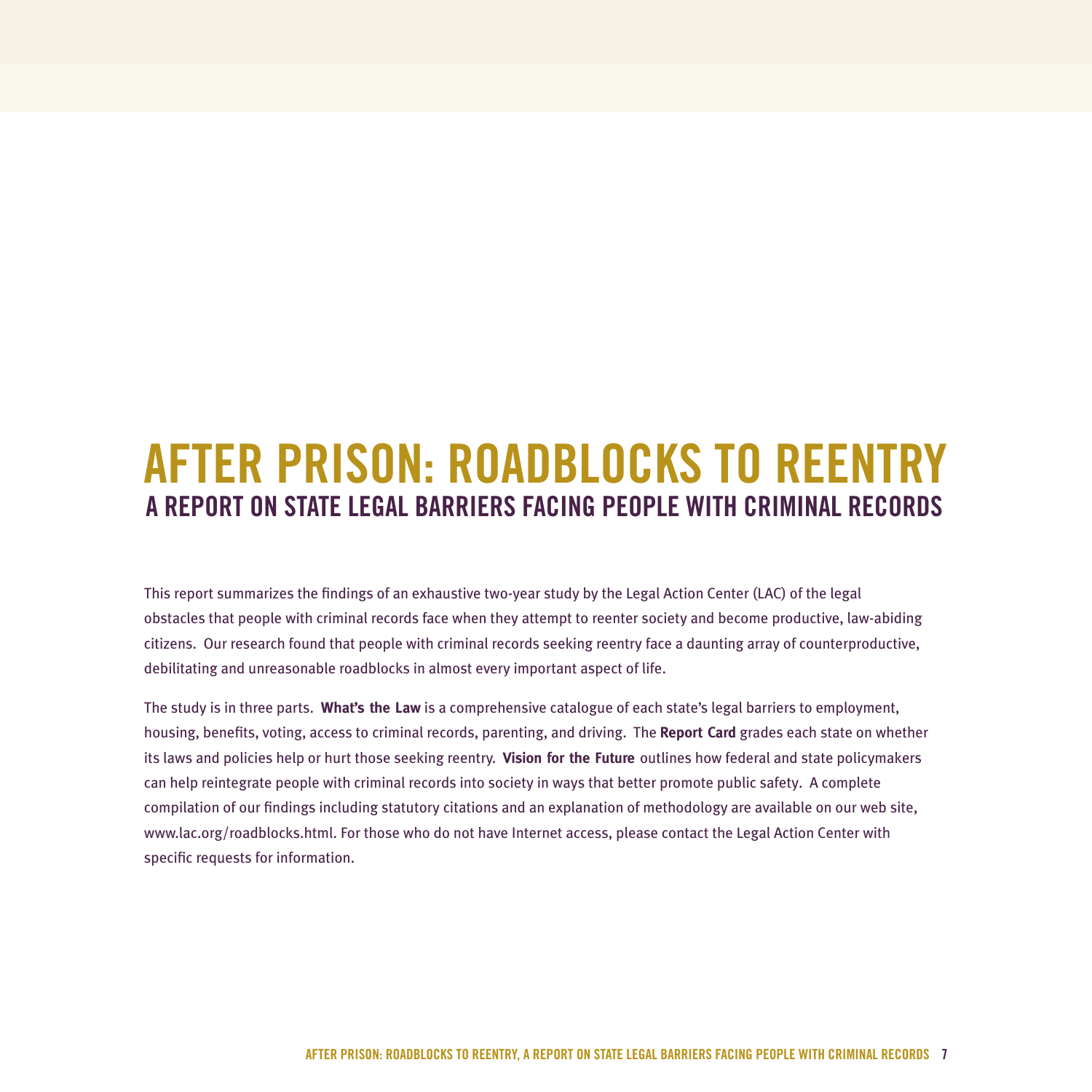# **OVERVIEW**

More than 630,000 people are released from state and federal prisons every year, a population equal to that of Baltimore or Boston, and hundreds of thousands more leave local jails. Rather than helping them successfully transition from prison to community, many current state and federal laws have the opposite effect, interfering with the rights and obligations of full citizenship in nearly every aspect of people's lives. These laws diminish public safety and undermine the nation's commitment to justice and fairness, creating roadblocks to basic necessities for hundreds of thousands of individuals who are trying to rebuild their lives, support their families, and become productive members of communities.

Here are some startling facts about existing legal barriers:

- Most states allow employers to deny jobs to people who were arrested but never convicted of a crime.
- Most states allow employers to deny jobs to anyone with a criminal record, regardless of how long ago or the individual's work history and personal circumstances.
- Most states ban some or all people with drug felony convictions from being eligible for federally funded public assistance and food stamps.
- Most states make criminal history information accessible to the general public through the Internet, making it extremely easy for employers and others to discriminate against people on the basis of old or minor convictions, for example to deny employment or housing.
- Many public housing authorities deny eligibility for federally assisted housing based on an arrest that never led to a conviction.
- All but two states restrict the right to vote in some way for people with criminal convictions.

In the past 20 years, the federal government and many states have dramatically increased the number, range, and severity of civil penalties for those with criminal convictions – and, in some cases, even applied them to people never convicted of a crime. Congress and state legislatures created new restrictions on eligibility for food stamps, public assistance, public housing, student loans, and drivers' licenses, while further expanding bars to employment, parenting, and voting.

As a result of the explosive growth of legal roadblocks in the last three decades, successful reentry into society is much more difficult for people who have been arrested or convicted of crimes, many of whom are fully qualified to work and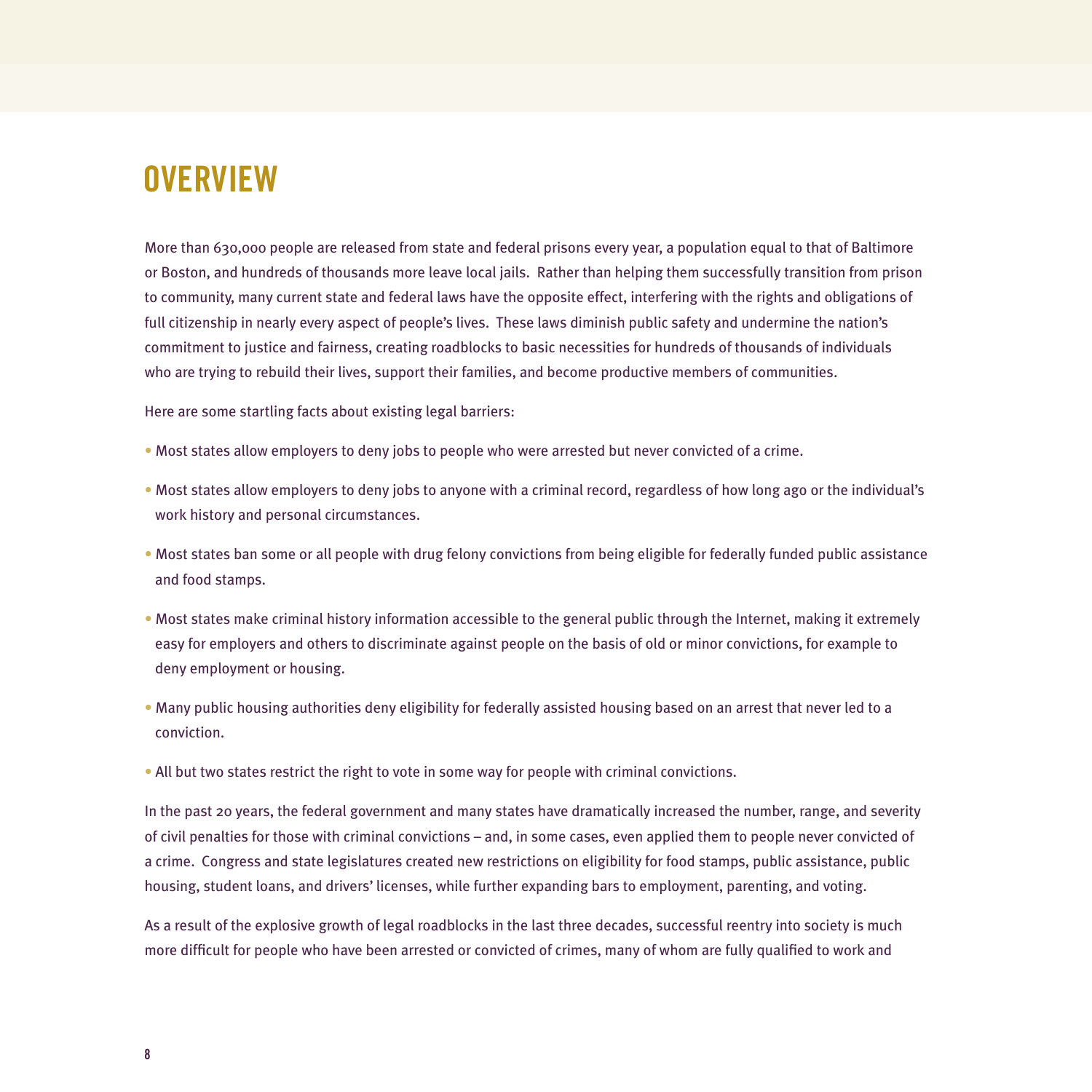participate in society and can demonstrate they are rehabilitated. Because African-Americans and Latinos are arrested and convicted at significantly higher rates than Caucasians, individuals and whole communities of color are disproportionately harmed by these policies, leading to widespread economic and political disenfranchisement.

Today, the good news is that that there appears to be increasing support in Congress and in the states for the repeal of these counterproductive laws and policies. A number of initiatives are currently underway that will help people with criminal records who have paid their debt to society become independent, law-abiding citizens, thereby strengthening community safety. The Legal Action Center hopes that this study will help advance efforts to reform those laws and policies that endanger public safety by excluding people with criminal records from mainstream society and opportunities to lead law-abiding lives.

# **WHAT'S THE LAW: ROADBLOCKS TO REENTRY**

This report presents the most comprehensive picture to date of the legal roadblocks that confront people with criminal records in each state, and in the nation as a whole. LAC studied roadblocks created by both state and federal law. Since many states are re-examining these issues and there may have been changes that have not yet come to our attention, we advise our readers to verify the information before relying on it as the basis of legal action.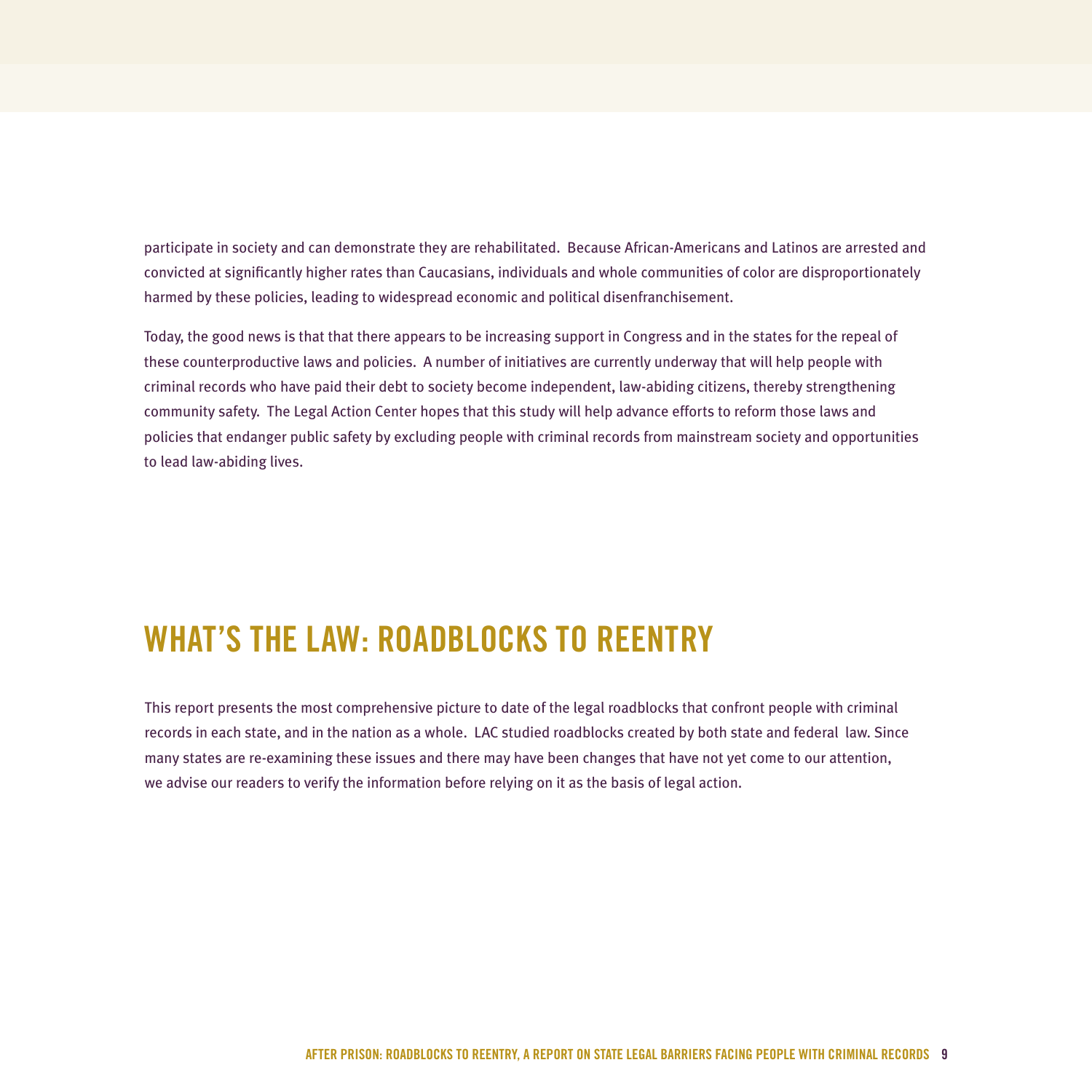

#### **Employers in most states can deny jobs to people who were arrested but never convicted of any crime.**

- 37 states have laws permitting all employers and occupational licensing agencies to ask about and consider arrests that never led to conviction in making employment decisions.
- Only 10 states prohibit **all** employers and occupational licensing agencies from considering arrests if the arrest did not lead to conviction, and 3 states prohibit **some** employers and occupational licensing agencies from doing so.

#### **Employers in most states can deny jobs to – or fire – anyone with a criminal record, regardless of individual history, circumstance, or "business necessity."**

- 29 states have no standards governing the relevance of conviction records of applicants for occupational licenses. That means occupational licensing agencies can deny licenses based on any criminal conviction, regardless of history, circumstance or business necessity. 21 states do have standards that require a "direct," "rational," or "reasonable" relationship between the license sought and the applicant's criminal history to justify the agency's denial of license.
- 36 states have no standards governing public employers' consideration of applicants' criminal records; 14 do.
- 45 states have no standards governing private employers; 5 do.

**States have the power to offer certificates of rehabilitation but few issue them.** Employers in a growing number of professions are barred by state licensing agencies from hiring people with a wide range of criminal convictions, even convictions which are unrelated to the job or license sought. All states have the power to lift those bars to employment by offering certificates of rehabilitation, but only 6 states - Arizona, California, Illinois, Nevada, New Jersey and New York – offer them.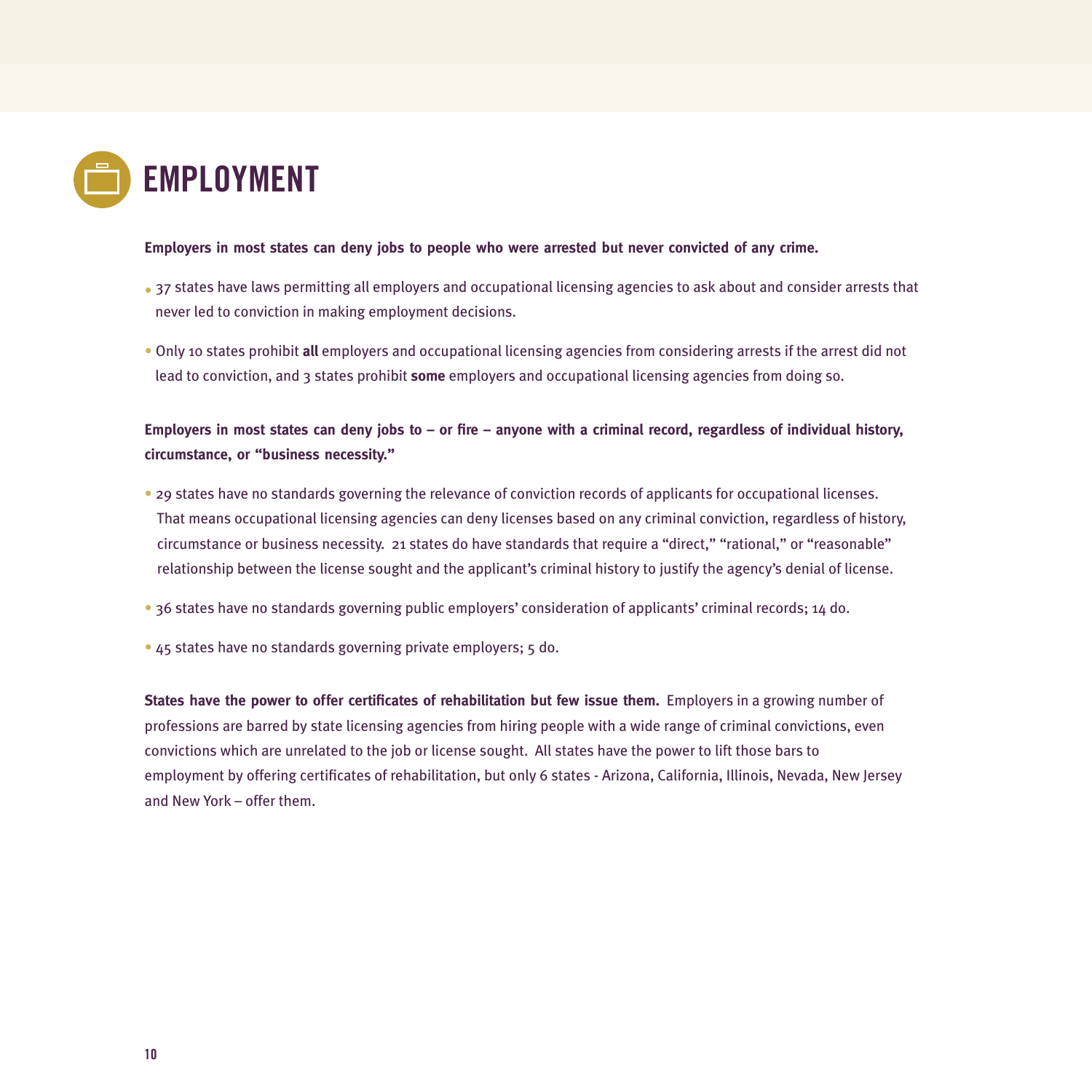### **INQUIRIES ABOUT ARRESTS**



**states prohibiting all employers and occupational licensing agencies from considering arrests not leading to conviction**

**states prohibiting some employers and occupational licensing agencies from doing so**

**states permitting all employers and occupational licensing agencies to ask about arrests not leading to conviction**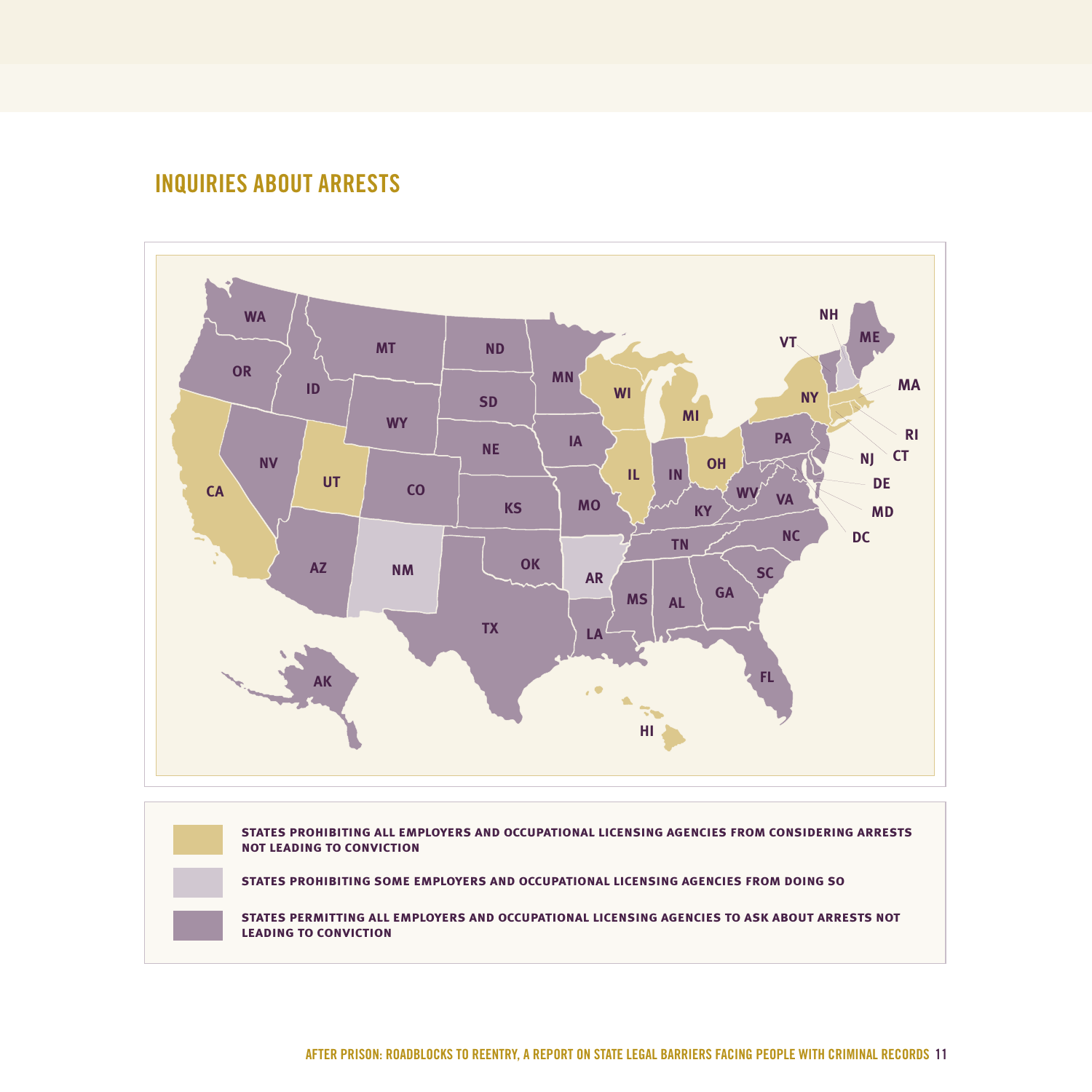# **PUBLIC ASSISTANCE AND FOOD STAMPS**

The 1996 federal welfare law prohibits anyone convicted of a drug-related felony from receiving federally funded food stamps and cash assistance (also known as TANF - Temporary Assistance for Needy Families). This is a lifetime ban -- even if someone has completed his or her sentence, overcome an addiction, been employed but got laid off, or earned a certificate of rehabilitation. States have the option of passing legislation to limit the ban or eliminate it altogether.

#### **Most states restrict at least some people with drug felony convictions from being eligible for federally funded public assistance and food stamps.**

- 17 states have adopted the federal drug felon ban without modification. They permanently deny benefits, even if a crime occurred years before or the person has been treated and rehabilitated.
- 21 states have limited the ban in some way to enable those with drug felony convictions to get public assistance if they meet certain conditions, such as participating in alcohol or drug treatment, meeting the waiting period, having a "possession only" conviction, or satisfying other conditions.
- Only 12 states have eliminated the ban entirely.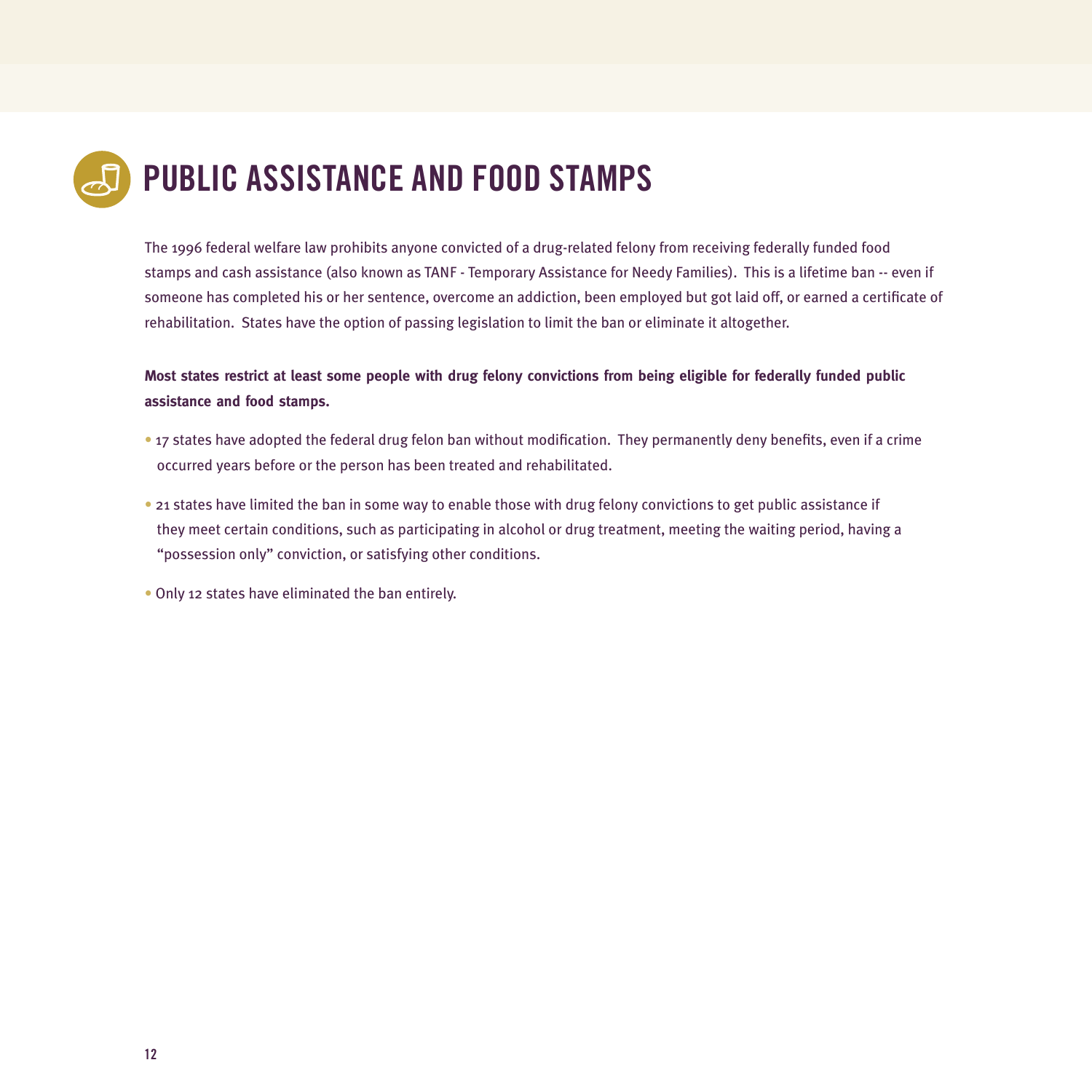## **DRUG FELON BAN ON TANF AND FOOD STAMPS**

| <b>ADOPTED</b><br><b>FEDERAL BAN</b>                                                                                                                                                                                                                                  | <b>OPTED OUT OF</b><br><b>FEDERAL BAN</b><br><b>ENTIRELY</b>                                                                                                                        | <b>OPTED OUT OF</b><br><b>FOOD STAMPS</b><br><b>AND MODIFIED</b><br><b>BAN ON TANF</b> | <b>MODIFIED BAN</b><br><b>BY REQUIRING</b><br><b>TREATMENT</b>                                       | <b>MODIFIED BAN</b><br><b>BY REQUIRING</b><br><b>COMPLETION OF</b><br><b>SENTENCE OR</b><br><b>TREATMENT</b> | <b>OTHER</b><br><b>MODIFICATIONS*</b>                                                                                                                                               |
|-----------------------------------------------------------------------------------------------------------------------------------------------------------------------------------------------------------------------------------------------------------------------|-------------------------------------------------------------------------------------------------------------------------------------------------------------------------------------|----------------------------------------------------------------------------------------|------------------------------------------------------------------------------------------------------|--------------------------------------------------------------------------------------------------------------|-------------------------------------------------------------------------------------------------------------------------------------------------------------------------------------|
| Alabama<br>Alaska<br>Arizona<br>California<br>Georgia<br>Indiana<br><b>Kansas</b><br>Mississippi<br><b>Missouri</b><br><b>Montana</b><br><b>Nebraska</b><br><b>North Dakota</b><br><b>South Dakota</b><br><b>Texas</b><br>Virginia<br><b>West Virginia</b><br>Wyoming | Idaho<br>Maine<br>Michigan<br><b>New Hampshire</b><br><b>New Mexico</b><br><b>New York</b><br>Ohio<br><b>Oklahoma</b><br>Pennsylvania **<br>Oregon<br><b>Utah</b><br><b>Vermont</b> | <b>Illionois</b><br><b>Massachusetts</b>                                               | Colorado<br>Hawaii<br>lowa<br>Kentucky<br><b>Nevada</b><br><b>South Carolina</b><br><b>Tennessee</b> | Connecticut                                                                                                  | <b>Arkansas</b><br><b>Delaware</b><br><b>Florida</b><br>Louisiana<br>Maryland<br>Minnesota<br>New Jersey<br><b>North Carolina</b><br><b>Rhode Island</b><br>Washington<br>Wisconsin |

\* Limiting ban to distribution or sale offenses or requiring submission to drug testing.

\*\* The new statute opting out specifically requires the department to follow pre-existing procedures for referral for assessment and treatment if available and appropriate.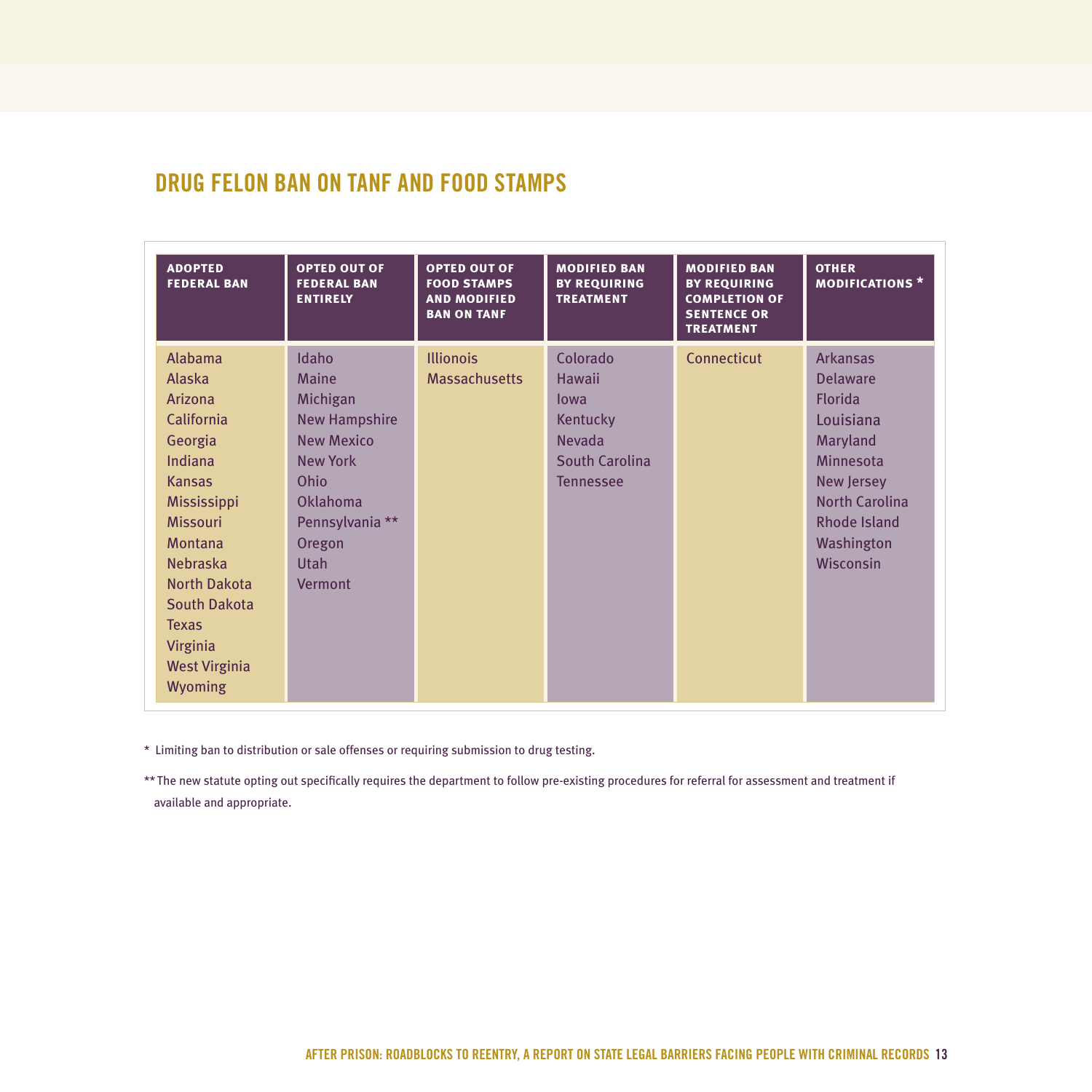

States have absolute power to decide whether someone with a criminal record can vote.

#### **All but two states place some restrictions on the right to vote for people with felony convictions.**

- 12 states have lifetime bans on voting for some or all people convicted of crimes, 5 states prohibit voting for life by those convicted of certain classes of crimes; 7 states have a lifetime bar that may be lifted only if the state grants a formal "restoration of civil rights."
- 18 states bar people from voting while they are incarcerated or serving parole or probation sentences.
- 6 states bar people from voting while they are incarcerated or on parole.
- 12 states deny voting rights to people only while they are incarcerated.

| <b>NO RESTRICTIONS</b>  | <b>CANNOT VOTE</b><br><b>WHILE</b><br><b>INCARCERATED</b>                                                                                                                                         | <b>CANNOT VOTE</b><br><b>WHILE</b><br><b>INCARCERATED</b><br>OR ON PAROLE              | <b>CANNOT VOTE</b><br><b>UNTIL</b><br><b>COMPLETION OF</b><br><b>SENTENCE</b>                                                                                                                                                                                                                                         | <b>LIFETIME BAR</b><br><b>THAT CAN BE</b><br><b>LIFTED</b>                                             | <b>LIFETIME BAR</b>                                                        |
|-------------------------|---------------------------------------------------------------------------------------------------------------------------------------------------------------------------------------------------|----------------------------------------------------------------------------------------|-----------------------------------------------------------------------------------------------------------------------------------------------------------------------------------------------------------------------------------------------------------------------------------------------------------------------|--------------------------------------------------------------------------------------------------------|----------------------------------------------------------------------------|
| <b>Maine</b><br>Vermont | <b>Hawaii</b><br>Indiana<br><b>Illinois</b><br><b>Massachusetts</b><br>Michigan<br>Montana<br><b>New Hampshire</b><br><b>North Dakota</b><br>Ohio<br>Oregon<br><b>South Dakota</b><br><b>Utah</b> | Alaska<br>California<br>Colorado<br>Connecticut<br><b>New York</b><br><b>Wisconsin</b> | Arizona<br><b>Arkansas</b><br><b>Florida</b><br>Georgia<br>Idaho<br><b>Kansas</b><br>Louisiana<br>Minnesota<br><b>Missouri</b><br><b>New Jersey</b><br><b>New Mexico</b><br><b>North Carolina</b><br>Oklahoma<br>Pennsylvania<br><b>Rhode Island</b><br><b>South Carolina</b><br><b>Texas</b><br><b>West Virginia</b> | <b>Alabama</b><br>lowa<br><b>Nebraska</b><br><b>Nevada</b><br>Virginia<br>Washington<br><b>Wyoming</b> | <b>Delaware</b><br>Kentucky<br>Maryland<br>Mississippi<br><b>Tennessee</b> |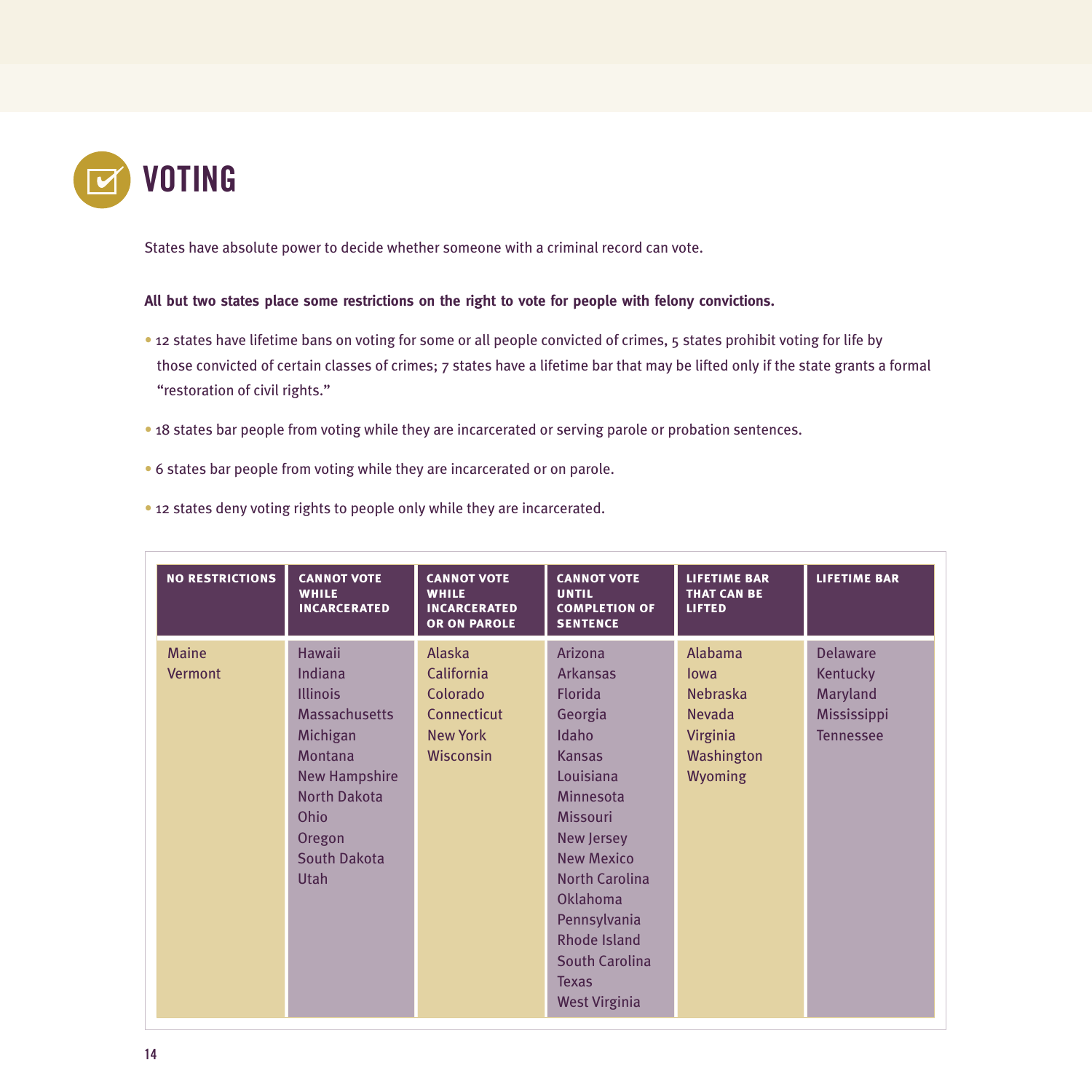# **ACCESS TO CRIMINAL RECORDS**

States have the right to permit the sealing or expungement of arrests that never led to conviction and conviction records after an appropriate period of time has elapsed.

**Most states never expunge or seal conviction records but do allow arrest records to be sealed or expunged when the arrest did not lead to a conviction.**

- 33 states do not permit the expungement or sealing of any conviction records.
- 17 states allow some conviction records to be expunged or sealed, such as first-time offenses.
- 40 states allow people to seal or expunge records of some or all arrests that did not lead to conviction.
- 30 states allow you to deny the existence of a sealed or expunged arrest record when it did not lead to a conviction, if asked on employment applications or similar forms.

**Virtually anyone with an Internet connection can find information about someone's conviction history online without his or her consent or any guidance on how to interpret or use the information.**

- 28 states allow Internet access to criminal records or post records on the Internet.
- 14 of these states make all conviction records available on the Internet.
- 6 make available on the Internet records of people who are incarcerated and those on probation or parole.
- 8 post on the Internet only records of people currently incarcerated.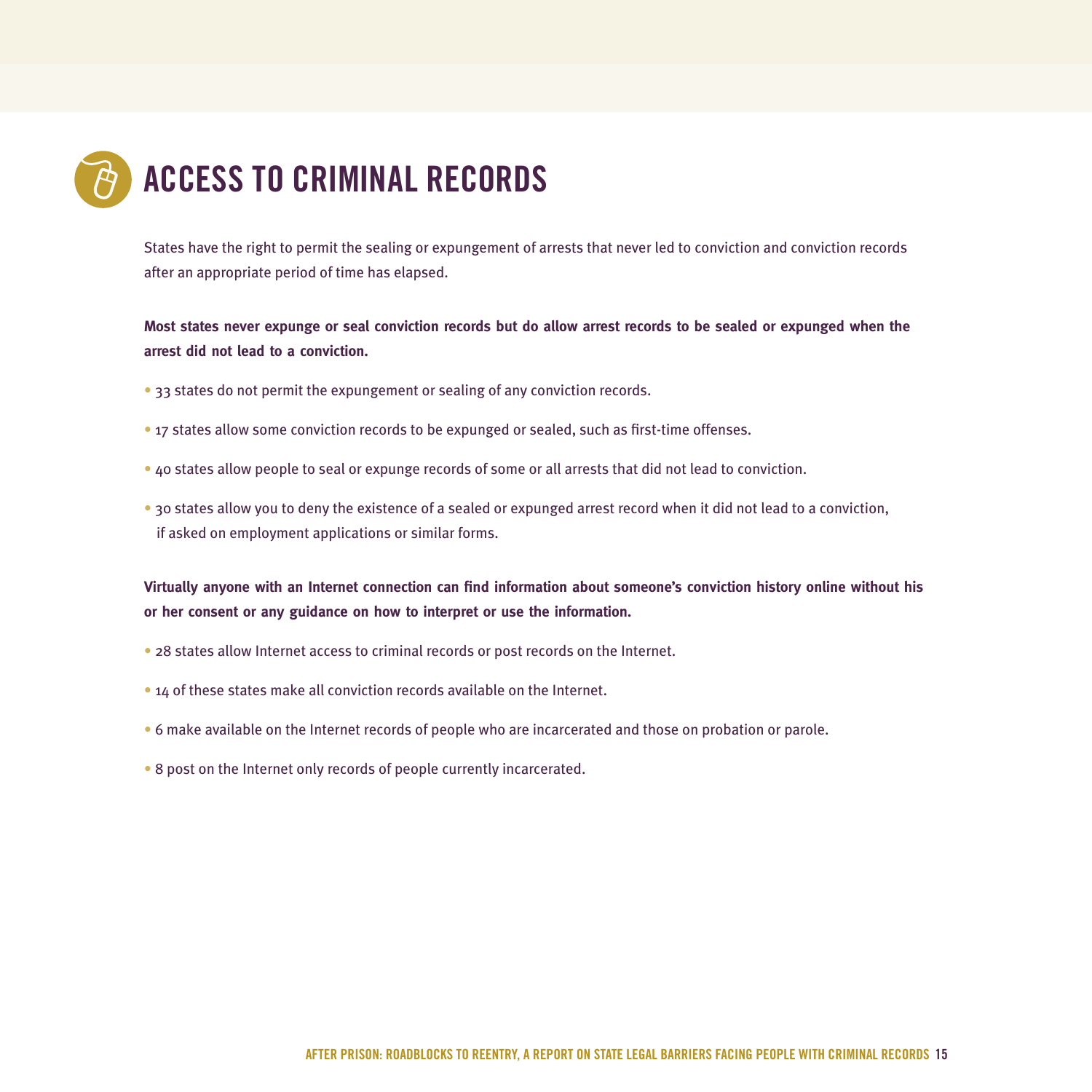

Federal laws give local housing agencies leeway in most situations to decide whether to bar individuals with criminal records from public housing premises and whether to consider the individual circumstances and history of applicants or arrests that never led to conviction. The primary exceptions are for people convicted of the production of methamphetamine on public housing premises and people who are required to be registered under a state's lifetime sex offender registry program. Public housing agencies must deny admission to housing to households with family members with these types of convictions. Since local housing agencies set these policies, LAC examined self-reported policies of the local housing agency of the largest city in each state.

#### **In a majority of states, public housing authorities make individualized determinations about an applicant's eligibility that include considering the person's criminal record, as well as evidence of rehabilitation.**

- In 47 states, public housing policies provide for individualized determinations.
- In 3 states, housing authorities do not make individualized determinations but instead flatly ban applicants with a wide range of criminal records.

#### **Many public housing authorities consider arrest records that did not lead to conviction in determining eligibility for public housing.**

• 27 housing authorities surveyed make decisions about eligibility for public housing based on arrests that never led to a conviction; 23 do not.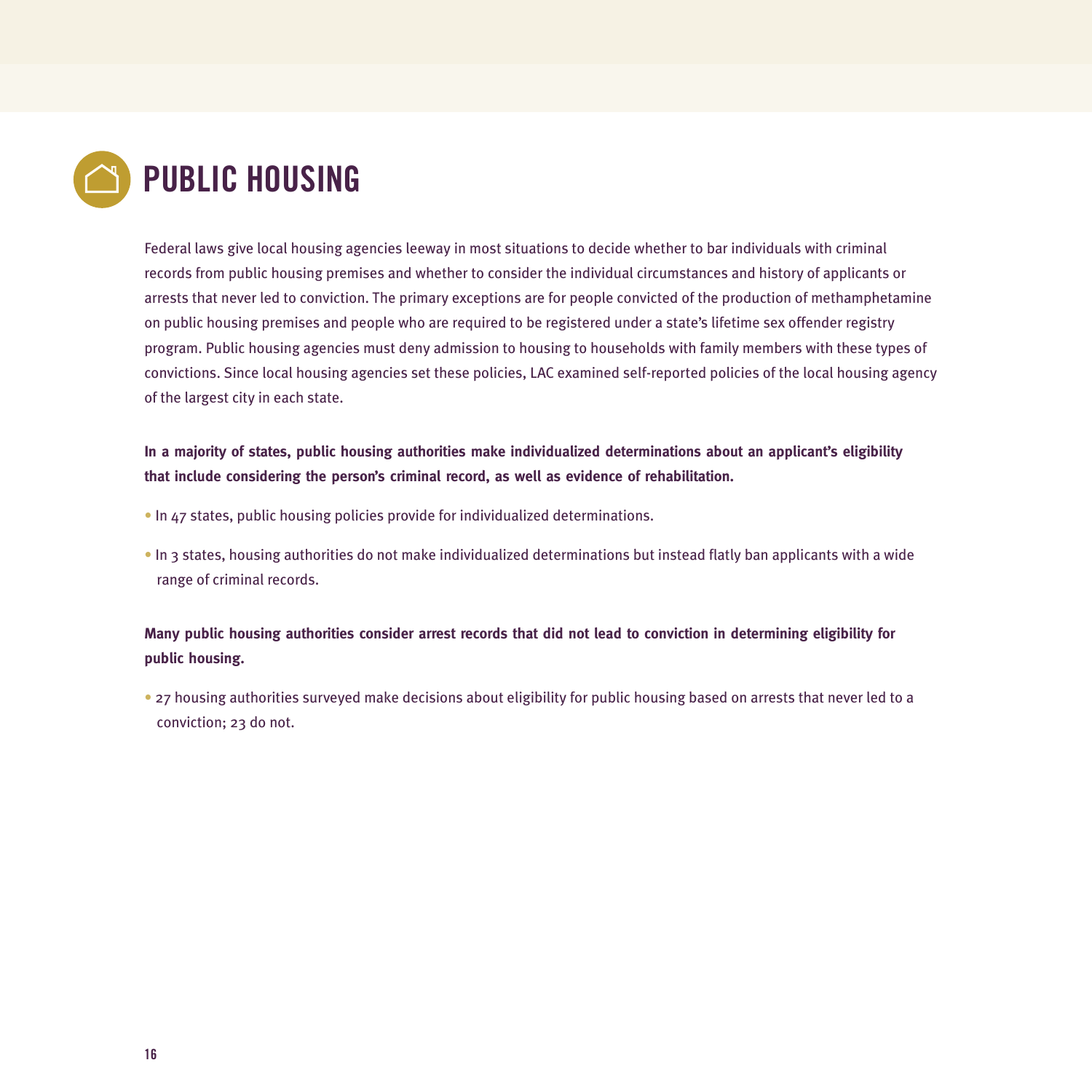

In 1992, Congress passed a law withholding 10 percent of certain highway funds unless a state enacts a law revoking or suspending driver's licenses of anyone convicted of any drug offense for at least six months after the time of conviction. States can opt out of the law, limit it to drug convictions related to driving such as driving under the influence of a controlled substance, and impose a longer period than six months. Restricting the ability to drive makes it harder to be employed, participate in addiction treatment or healthcare, or get education or job training.

**27 states automatically suspend or revoke licenses for some or all drug offenses; 23 states either suspend or revoke licenses only for driving-related offenses or have opted out of the federal law.**

- Of the 27 states that automatically suspend or revoke licenses for some or all drug convictions, 21 limit the revocation or suspension of licenses to six months for a first offense.
- 4 states Colorado, Delaware, Massachusetts, and South Carolina revoke or suspend drivers' licenses for longer than six months for drug convictions unrelated to driving.

**Many states make restrictive licenses available so individuals whose licenses would otherwise be suspended can go to work, attend drug treatment, or obtain an education.**

• 32 states offer restrictive licenses; 18 do not.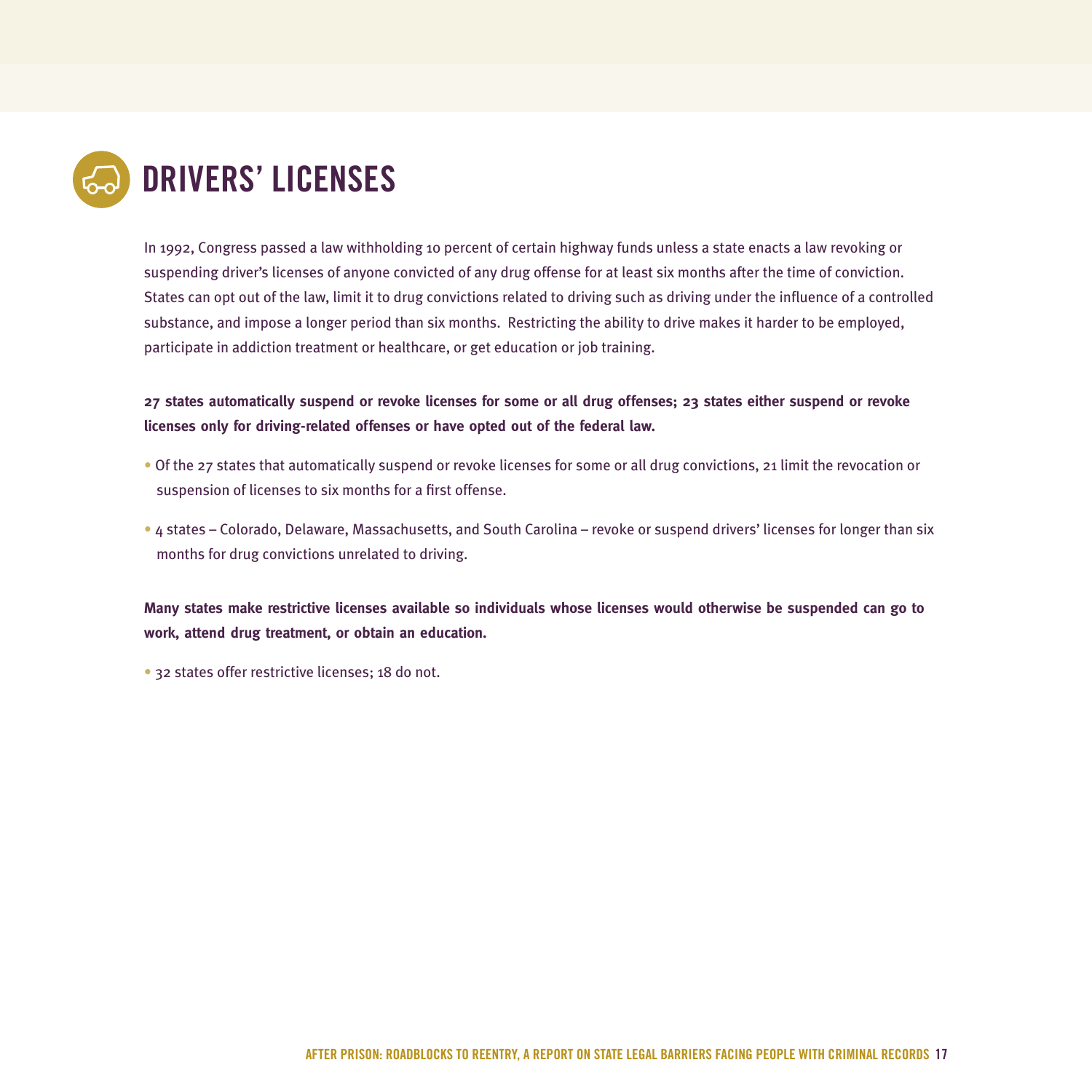

The federal Adoption and Safe Families Act of 1997 (ASFA) bars people with certain convictions from being foster or adoptive parents. States may follow these standards or adopt their own policies.

**Most states make individualized determinations about an applicant's suitability to be an adoptive or foster parent that considers the person's criminal record, as well as evidence of rehabilitation.**

- 35 states consider the relevance of an applicant's criminal record in making a determination about an applicant's suitability to be an adoptive or foster parent.
- 15 states have flat bars against people with criminal records becoming adoptive or foster parents.



The Higher Education Act of 1998 makes students convicted of drug-related offenses ineligible for any grant, loan or work assistance. This federal legal barrier cannot be altered by the states. No other class of offense, including violent offenses, sex offenses, repeat offenses, or alcohol-related offenses, results in the automatic denial of federal financial aid eligibility.

Financial aid is suspended on the date of conviction for varying lengths of time, depending on the type of offense and whether or not it is a repeat offense. This restriction applies even if the person is not receiving financial assistance at the time of conviction. A person convicted of a drug-related offense who is in school may become eligible for a student loan before the end of the suspension period if he or she completes substance abuse treatment approved by the Secretary of Education and passes two unannounced drug tests. Eligibility for financial aid may also be reinstated if the conviction is reversed.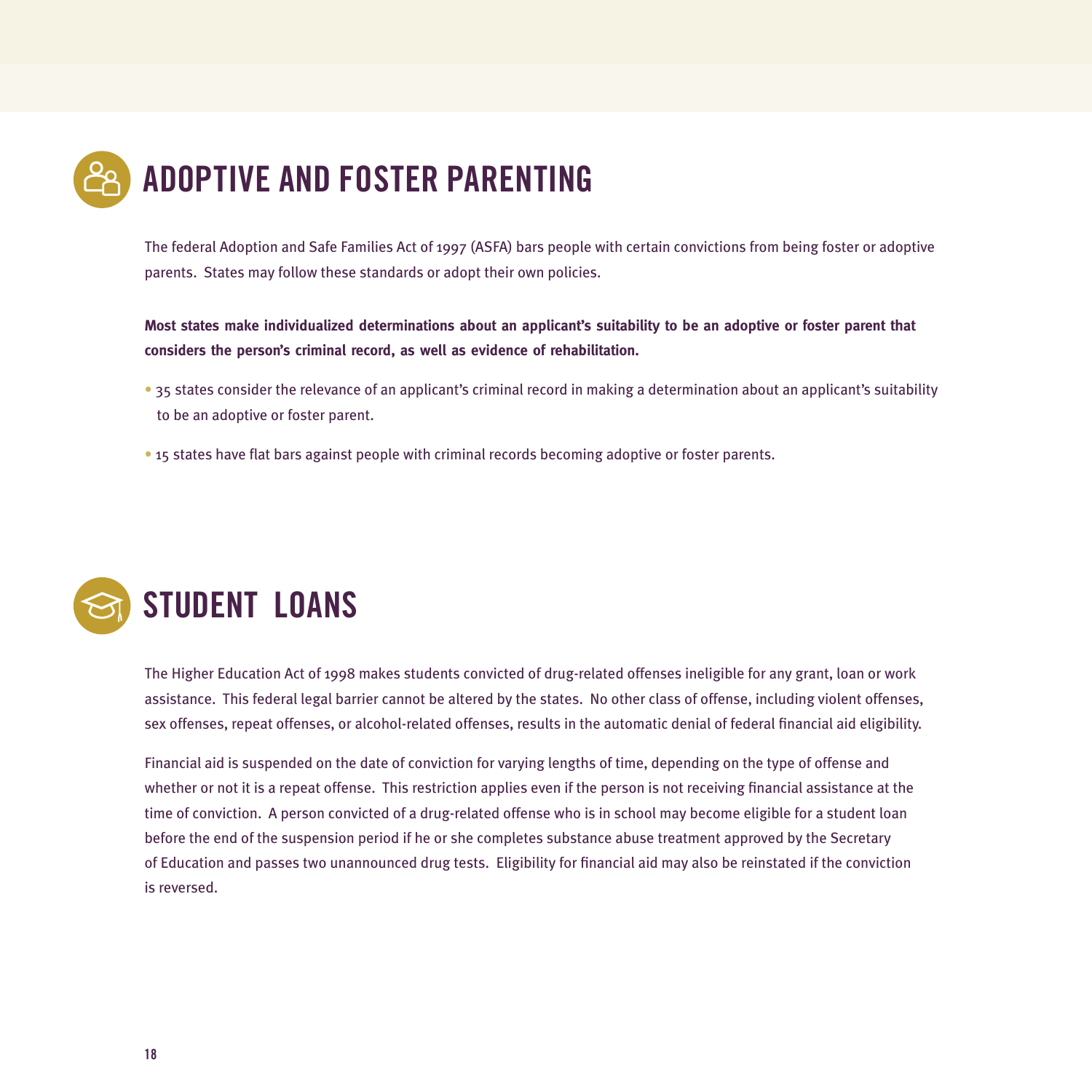# **REPORT CARD**

LAC's Report Card grades every state based on to what extent its laws and policies create roadblocks to reentry – unfair or counterproductive barriers - in the areas of employment, public assistance and food stamps, access to criminal records, voting, public housing, adoptive and foster parenting, and drivers' licenses.

Society has an important interest in protecting the safety of the public by promoting the successful reentry of people with criminal records. This Report Card distinguishes between policies that may serve legitimate ends, such as enabling employers to screen out individuals whose criminal behavior demonstrates they pose an unreasonable risk to public safety, and roadblocks that unfairly prevent those who do not pose a threat to public safety from successfully reentering society.

LAC developed the criteria for grading the states in close consultation with a diverse panel of experts from around the country, including attorneys, criminal justice policymakers, victim advocates, people with criminal records, and housing officials. Two overarching principles emerged as key criteria in the grading system (with 0 being best and 10 the worst):

- State and federal laws should require individualized determinations about the suitability of someone with a criminal conviction for the opportunity, benefit or right sought that takes into consideration the nature of the conviction(s), the time that has elapsed since the conviction(s), the age of the person at the time of the conviction(s) and any evidence of rehabilitation.
- State and federal laws should prohibit government agencies, public and private employers, and others from considering information about arrests that did not lead to conviction when making decisions about a person's eligibility for employment, housing, or other services.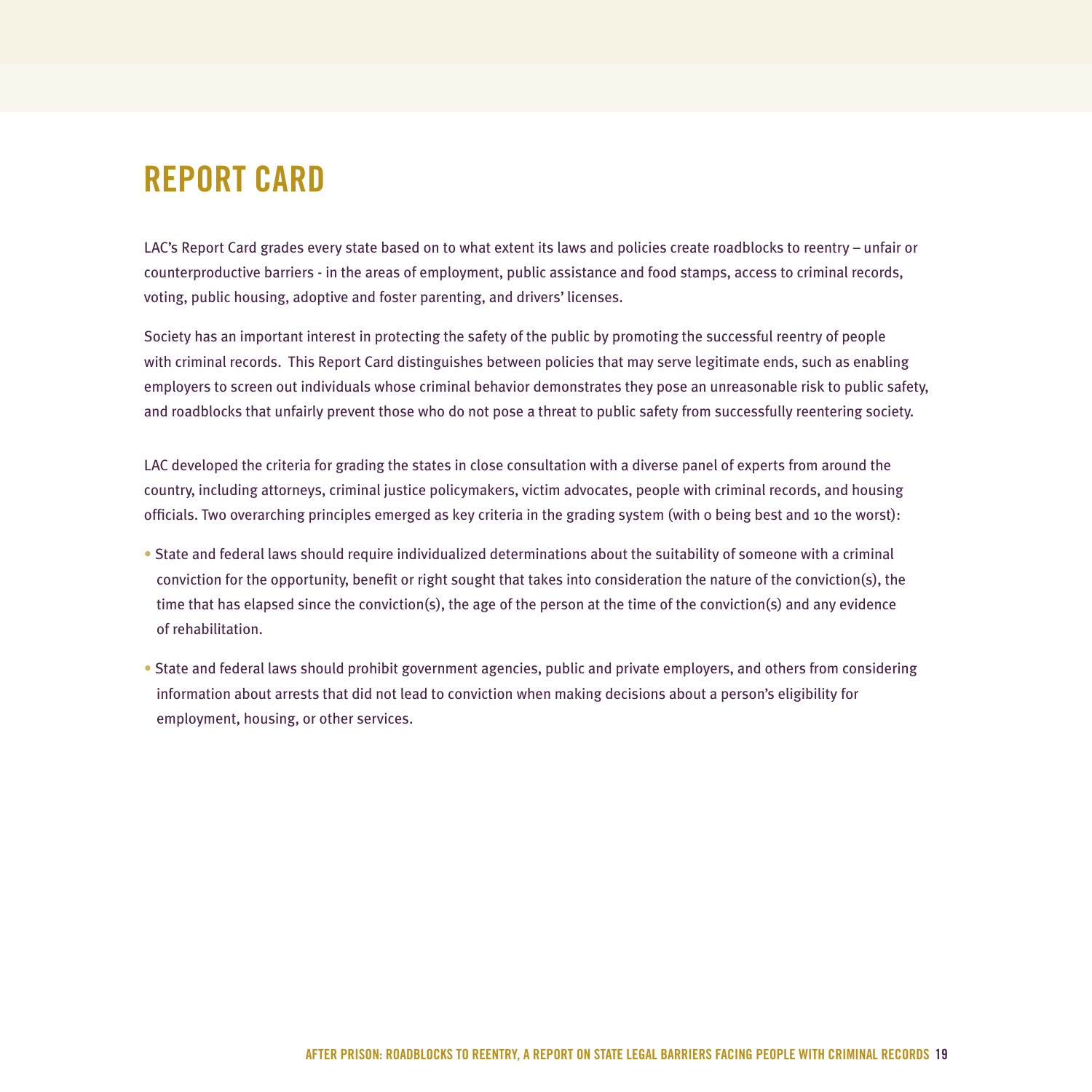

## **RANKING THE STATES**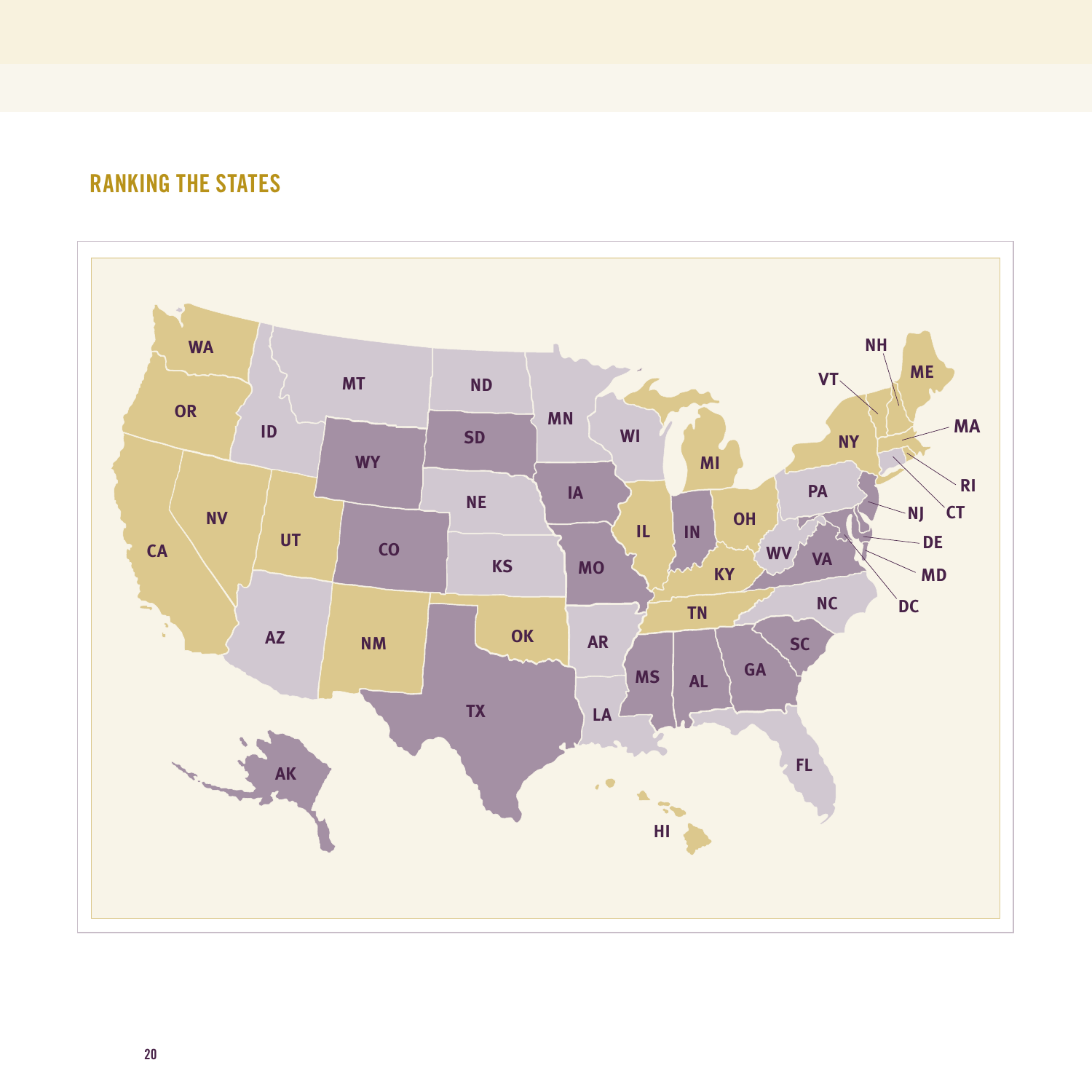| <b>BEST</b>    |              | <b>AVERAGE</b> |             |           | <b>WORST</b>       |             |                |                    |
|----------------|--------------|----------------|-------------|-----------|--------------------|-------------|----------------|--------------------|
| <b>RANK</b>    | <b>STATE</b> | <b>SCORE</b>   | <b>RANK</b> |           | <b>STATE SCORE</b> | <b>RANK</b> |                | <b>STATE SCORE</b> |
|                | <b>NY</b>    | 10             | 20          | <b>AZ</b> | 26                 | 35          | <b>MO</b>      | 36                 |
| -2             | нı           | 12             | 21          | <b>ID</b> | 28                 | 35          | <b>AK</b>      | 36                 |
| з              | <b>CA</b>    | 14             | 21          | WI        | 28                 | 35          | <b>TX</b>      | 36                 |
| $\overline{4}$ | <b>ME</b>    | 15             | 23          | LA        | 30                 | 38          | <b>MD</b>      | 37                 |
| 5              | <b>OR</b>    | 16             | 24          | <b>WV</b> | 31                 | 38          | ΠN             | 37                 |
| 5              | <b>NH</b>    | 16             | 24          | <b>MN</b> | 31                 | 38          | <b>MS</b>      | 37                 |
| 7              | <b>UT</b>    | 17             | 26          | <b>CT</b> | 31.5               | 38          | <b>WY</b>      | 37                 |
| -8             | <b>VT</b>    | 18             | 27          | <b>KS</b> | 32                 | 42          | <b>IA</b>      | 38                 |
| 9              | MI           | 19             | 28          | <b>AR</b> | 33                 | 42          | <b>SD</b>      | 38                 |
| 10             | OH           | 19.5           | 28          | <b>ND</b> | 33                 | 44          | NJ             | 39                 |
| Ш              | <b>KY</b>    | 22             | 28          | <b>FL</b> | 33                 | 45          | <b>AL</b>      | 41                 |
| m              | <b>NV</b>    | 22             | 28          | <b>MT</b> | 33                 | 46          | <b>DE</b>      | 41.5               |
| m              | <b>MA</b>    | 22             | 32          | <b>NC</b> | 35                 | 47          | <b>VA</b>      | 43                 |
| 14             | IL           | 22.5           | 32          | <b>NE</b> | 35                 | 47          | <b>GA</b>      | 43                 |
| 15             | <b>OK</b>    | 23             | 32          | <b>PA</b> | 35                 | 49          | <b>SC</b>      | 47                 |
| 16             | <b>NM</b>    | 24             |             |           |                    | 50          | $\overline{c}$ | 48                 |
| 17             | <b>RI</b>    | 25             |             |           |                    |             |                |                    |
| 17             | <b>TN</b>    | 25             |             |           |                    |             |                |                    |
| 17             | <b>WA</b>    | 25             |             |           |                    |             |                |                    |

### **HOW WE GRADED THE STATES**

States were assigned a maximum of ten points for each roadblock category.

Therefore, the fewer the points, the better the score.

A Report Card for each state can be found on our website at:

www.lac.org/roadblocks/reportcardstates.html

A full description of the criteria and methodology we used to develop the Report Card can be found at: www.lac.org/roadblocks/reportcardcriteria.html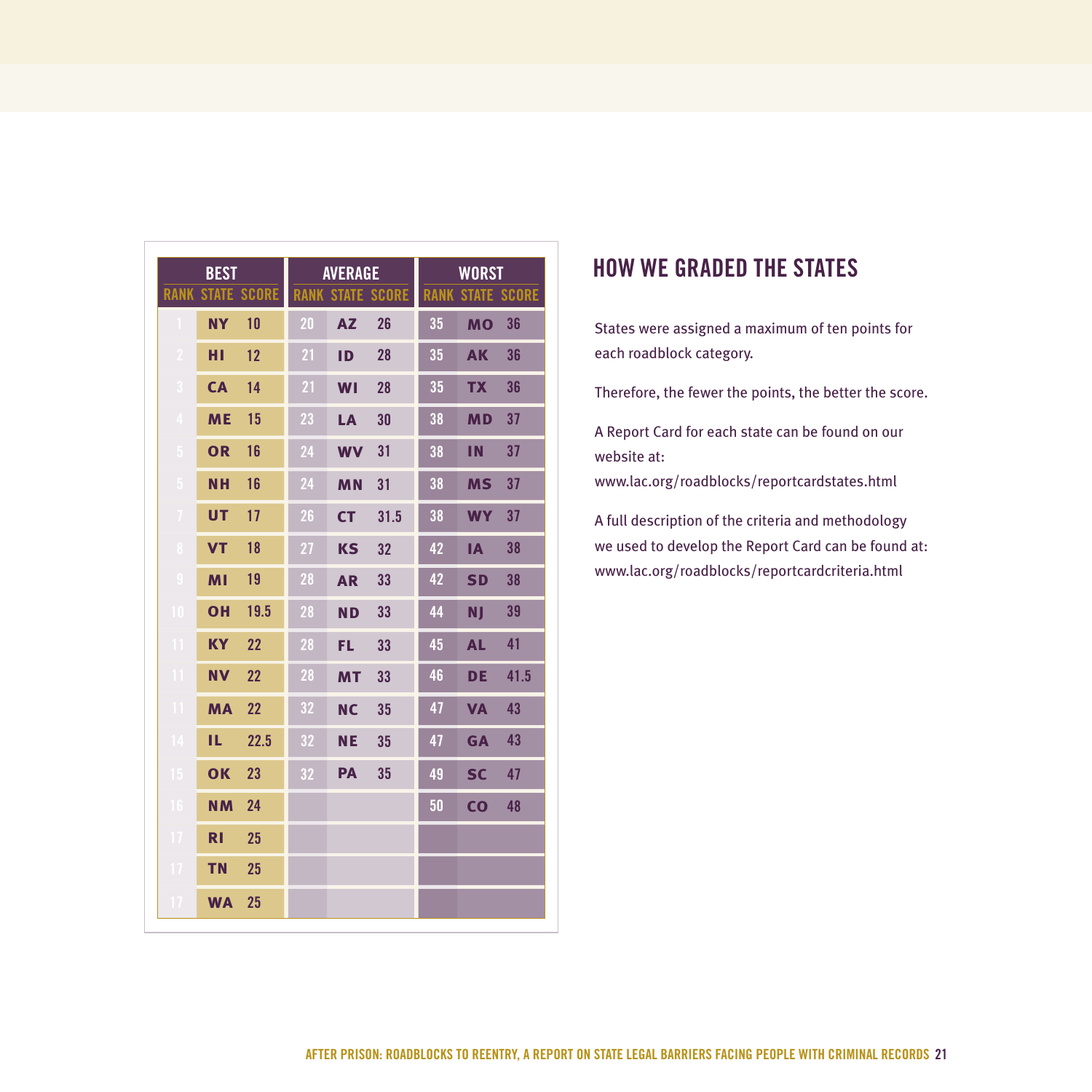# **VISION FOR THE FUTURE**

To promote and guarantee the public's safety, the U.S. government and the 50 states should adopt policies and practices that facilitate the successful reintegration into society of people with criminal records. Each person should be judged on his or her merits and not on stereotypes, prejudice, or stigma, and have a second chance to establish him or herself in a lawabiding life with the privileges and responsibilities of citizenship.

The state and federal governments should enact legislation that protects public safety by making sure that people with past criminal records are able to re-integrate successfully. LAC recommends the following principles and reforms:

- Maximizing the chance that people with criminal records can successfully assume the responsibilities of independent, lawabiding citizens is a critical component of guaranteeing and reinforcing the community's legitimate interest in public safety.
- An arrest alone should never bar access to rights, necessities, and public benefits. Doing so denies the presumption of innocence – the core value of our legal system – to millions of Americans. Employers, housing authorities, and other decision-makers should not be permitted to consider arrest records.
- A conviction should never bar access to a citizen's right to vote or to basic necessities such as food, clothing, housing, and education.
- Eligibility for employment, housing, adoptive and foster parenting, or a driver's license should be based on the community's legitimate interest in public safety and the particulars of an individual's history and circumstances. Blanket bans of entire categories of people, such as everyone convicted of a felony, are neither wise nor fair; they do not take into account such important factors as the nature or circumstances of the conviction and what the person has done since the commission of the offense, including receiving an education, acquiring skills, completing community service, maintaining an employment history, or earning awards or other types of recognition.
- States should enact legislation to provide for the automatic sealing or expungement of any arrest that never led to conviction, and of conviction records after an appropriate amount of time has elapsed. States also should issue certificates to qualified people with criminal records that acknowledge rehabilitation and lift automatic bars.
- Given the potential for misuse, conviction information should not be publicly accessible on the Internet. Access should be restricted to those agencies, such as law enforcement, that need to retrieve criminal records to perform their duties.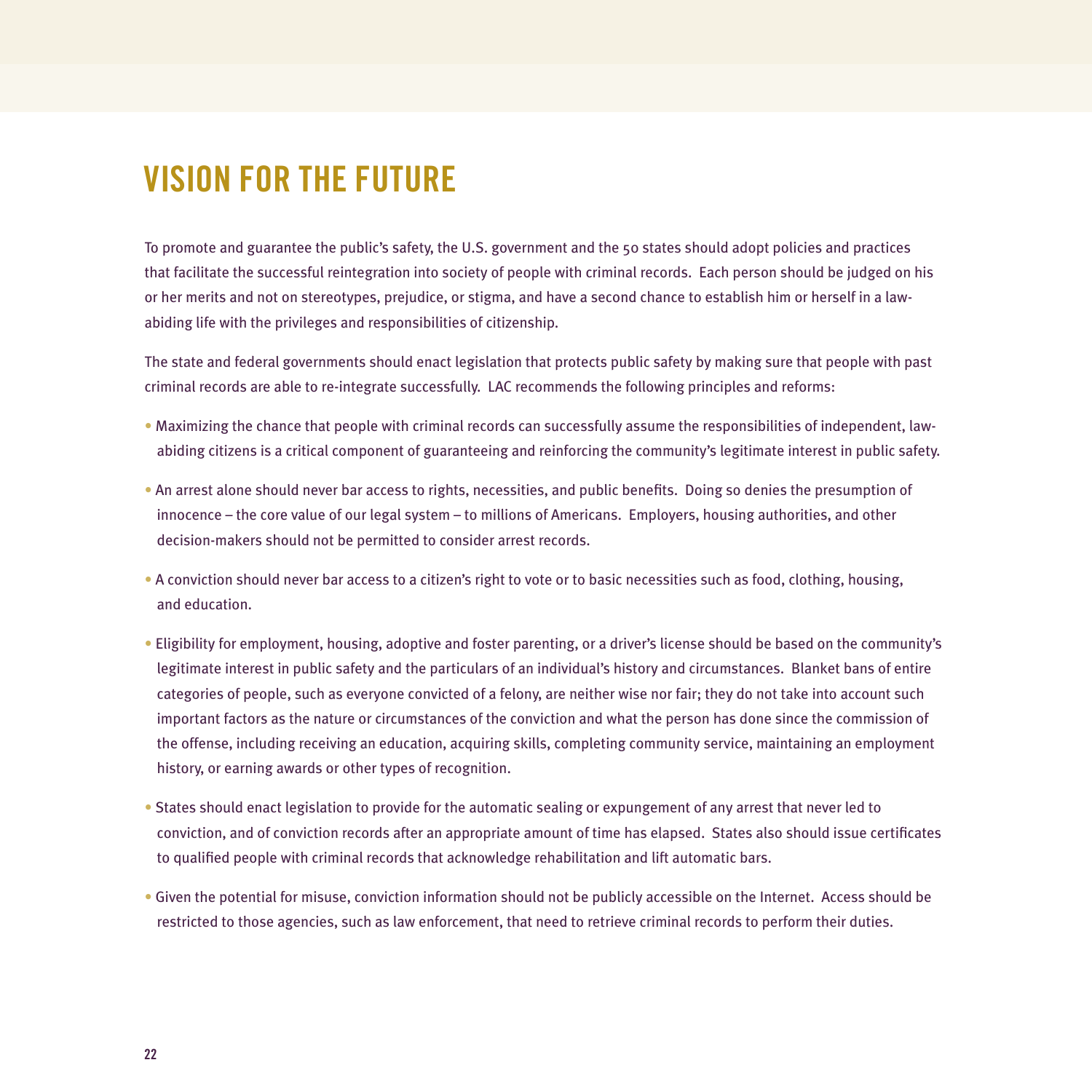# **CONCLUSION**

People with criminal records face a daunting array of challenges. Without a job, it is impossible to provide for oneself and one's family. Without a driver's license, it is harder to find or keep a job. Without affordable housing or food stamps or federal monies to participate in alcohol or drug treatment, it is harder to lead a stable, productive life. Without the right to vote, the ability to adopt or raise foster children, or access to a college loan, it is harder to become a fully engaged citizen in the mainstream of society. These roadblocks block the reintegration of people with criminal records, which in turn compromises everyone's safety and the well-being of our communities.

But recent actions in a number of state legislatures and the Congress give us great hope that the tide has turned and major reform is on the way. We hope this report will help concerned Americans all over the country take action to facilitate the ability of people with criminal records to live productive and law-abiding lives.